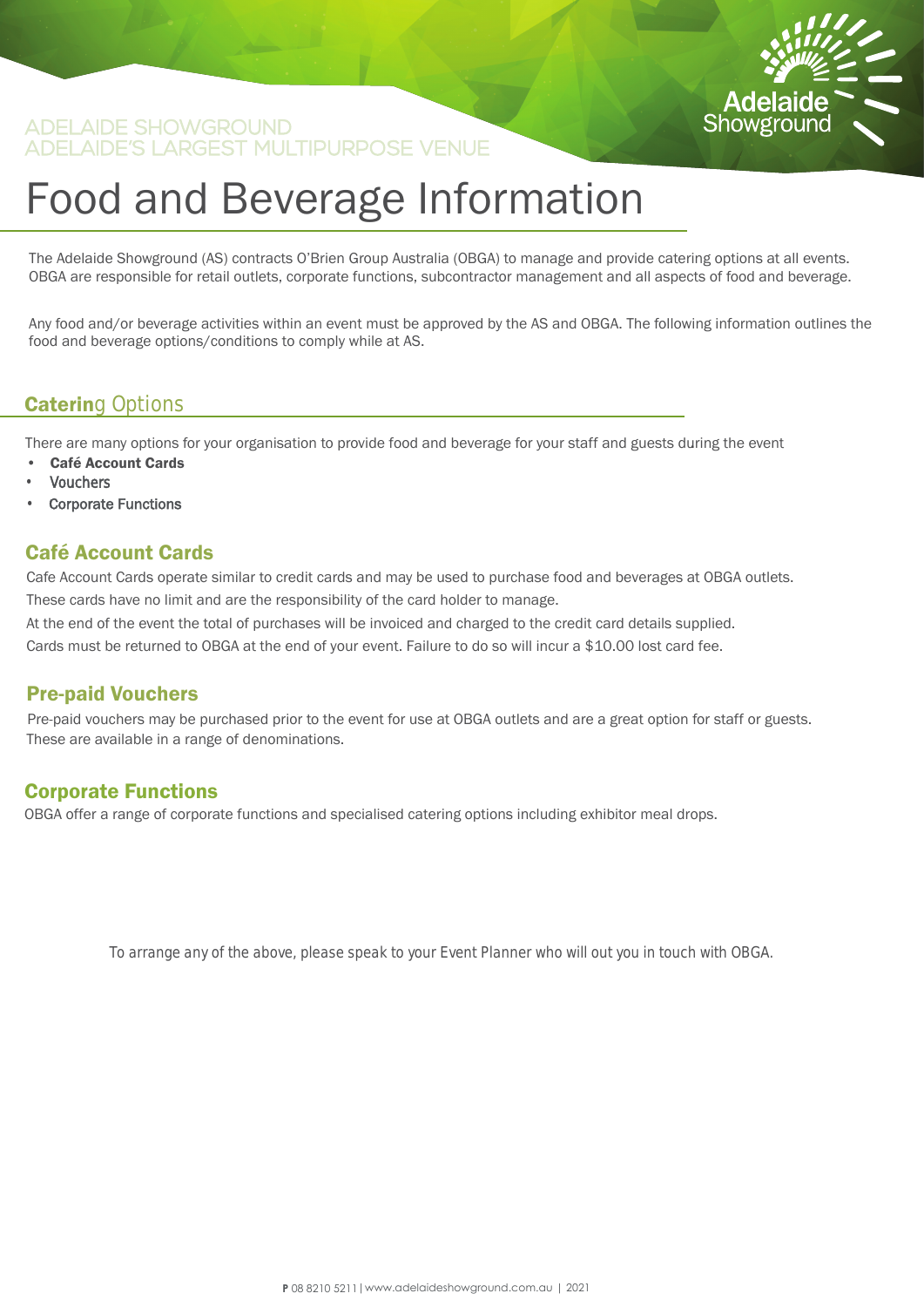

# Food & Beverage Policy

# 1. Nominated Suppliers

Please advise if you have food and/or beverage sponsors or exhibitors intending to sell at your event as this will require approval.

Coca-Cola - Supply rights for all non-alcoholic beverage including carbonated drinks, juice, water, iced tea and energy drinks. Vilis - Supply rights for all pies, pasties and cakes (baked goods).

Fleurieu Milk Company - Supply rights for all milk including flavoured.

*There is no nominated beer, wine or spirits supplier.*

### 2. Onsite Consumption

Pre event, a maximum of two food businesses/exhibitors can occupy nine (9) square metres each, to provide food for onsite consumption. They need to comply with the following:

- 1. Approved items only Protein Balls, Chocolate Bars, Fudge, Nougat, Potato Chips, Popcorn (pre-packaged), Liquorice,Toffee, Lollies & Small Goods
- 2. None of the following activities are permitted whilst onsite: cooking, heating, cooling, making or mixing
- 3. Must be a registered food business, and comply within all statutory laws
- 4. Adhere to quality catering standards including appropriate signage and staff presentation

### 3. Sampling of Food & Beverage Items

Food and beverage samples are permitted at events, providing the following conditions are met:

- Exhibitors must obtain permission (via the application form below)
- Exhibitors must comply with Food Safety Act, Food Safety Regulations and Unley Council Environmental Health guidelines including, but not limited to:
	- Safe and controlled storage
	- Clean and sanitised work spaces
	- Temperature monitoring
	- Hand and equipment washing facilities
	- Appropriate service equipment
- Sample must be consumed while at the approved exhibitor's site, and any waste generated is the responsibility of this exhibitor.
	- Samples must be limited to the following portion sizes:
		- Food Product no more than 50g or 20% of the full product size
		- Beverage no more than 50ml or if beer and wine no more than 30ml
	- Spirits and liqueur samples are not permitted unless in exceptional circumstances, and a Liquor Licence must be
- obtained and adhered to.
- Samples must be offered free of charge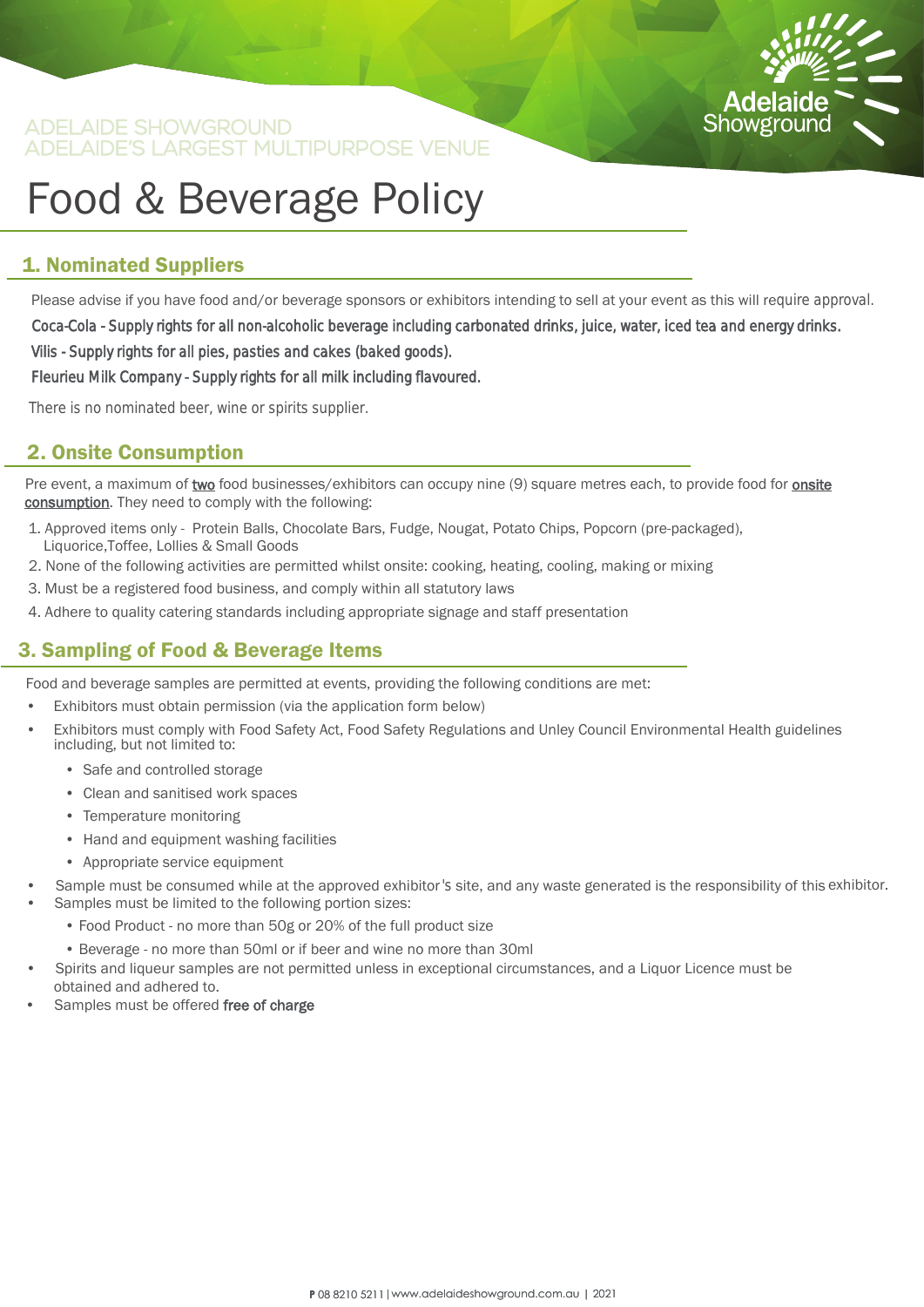

# Food & Beverage Policy

#### 4. Offsite Consumption

Food and beverage sales are restricted for offsite consumption and only permitted under the following conditions:

- Exhibitors must obtain permission (via the application form below)
- Exhibitors must comply with Food Safety Act, Food Safety Regulations and Unley Council Environmental Health guidelines including, but not limited to: • Safe and controlled storage
	- Clean and sanitised work spaces
	-
	- Temperature monitoring
	- Hand and equipment washing facilities
	- Appropriate service equipment
- Liquor may only be sold at room temperature, in sealed containers. A Limited Liquor Licence must be obtained and adhered to http://www.cbs.sa.gov.au/liquor-and-gambling-licenses/
- Items must be pre-packaged for offsite consumption and limited to the below:

| Protein Balls / Mini Cupcakes / Mini Lamingtons / Mini Cheesecakes / Mini<br>Donuts / Biscuits or Similar | Min. 6 pack                                                             |
|-----------------------------------------------------------------------------------------------------------|-------------------------------------------------------------------------|
| Cupcakes / Donuts / Slices / Lamingtons / Chocolate Bars / Fudge / Nougat<br>or Similar                   | Min. 4 pack                                                             |
| Cakes / Cheesecakes or Similar                                                                            | Min. whole cake, no less than 400g                                      |
| Chips / Rice Chips / Crackers or Similar                                                                  | Min. 170g or min. 4 pack if less than 170g each                         |
| Popcorn                                                                                                   | Min. 150g bag or min. 4 pack if less than 150g each                     |
| Toffee / Lollies / Liquorice                                                                              | Min. $180g$ bag / box                                                   |
| Yoghurt / Icecream / Gelati                                                                               | Min. 500g tub                                                           |
| Cheese                                                                                                    | Min. 125g block                                                         |
| <b>Bread</b>                                                                                              | Min. 450g whole loaf or min. 4 pack if less than<br>450g each           |
| Beverage (non-alcoholic)                                                                                  | Min. 1L bottle or minimum 6 pack of bottles if less<br>than 1Litre each |
| Milk (including flavoured)                                                                                | Min. 1L                                                                 |

Please note the list above only covers commonly offered product's and does not cover all items. If the product is not itemised above please contact the Event Planner for confirmation and assistance.

### Prohibited Items

Any items due to the nature of their product requires consumption within a short time frame where stability / viability of the product is compromised eg. products that require constant refrigeration.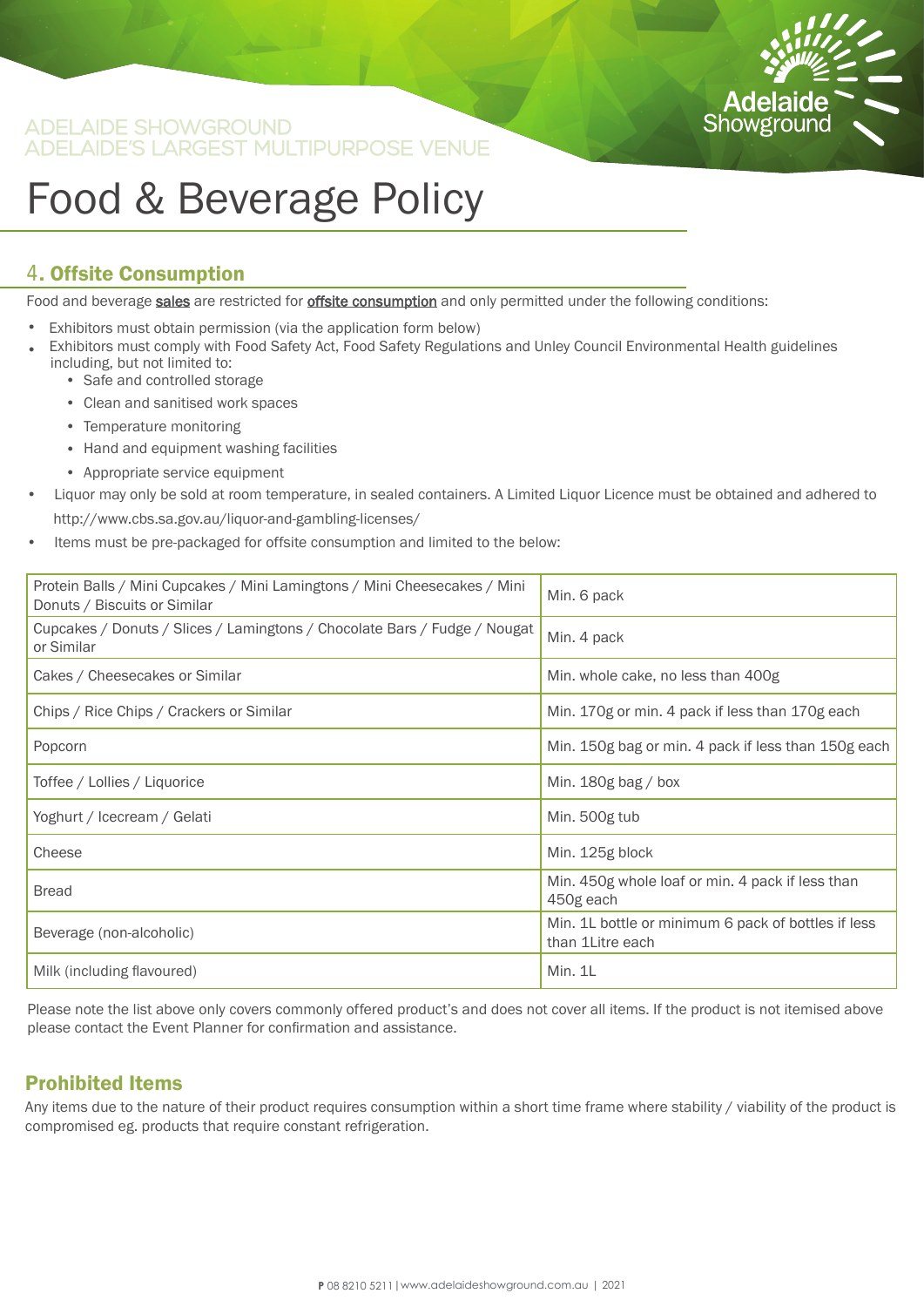

# Food & Beverage Application

| Based on the above information, are you intending to: |                                                                                                                                   |   |   |  |  |
|-------------------------------------------------------|-----------------------------------------------------------------------------------------------------------------------------------|---|---|--|--|
|                                                       | 1. Sample food and/or beverage?<br>If yes please submit a list of items you intend to sample for approval.                        |   | N |  |  |
|                                                       | 2. Sale of food and/or beverage for offsite consumption?<br>If yes please submit a list of items you intend to sell for approval. |   |   |  |  |
|                                                       | 3. Sale of food and/or beverage for onsite consumption?<br>If yes please submit a list of items you intend to sell for approval.  | N |   |  |  |

#### od and/ or beverage for onsite consumption? If yes please submit a list of items you intend to sell for approval.

| <b>Product Description</b> | <b>Unit Size</b> | <b>Total</b><br><b>Package Size</b> | Sample $/$<br>Offsite /<br>Onsite |
|----------------------------|------------------|-------------------------------------|-----------------------------------|
|                            |                  |                                     |                                   |
|                            |                  |                                     |                                   |
|                            |                  |                                     |                                   |
|                            |                  |                                     |                                   |
|                            |                  |                                     |                                   |
|                            |                  |                                     |                                   |
|                            |                  |                                     |                                   |
|                            |                  |                                     |                                   |
|                            |                  |                                     |                                   |
|                            |                  |                                     |                                   |
|                            |                  |                                     |                                   |
|                            |                  |                                     |                                   |
|                            |                  |                                     |                                   |
|                            |                  |                                     |                                   |
|                            |                  |                                     |                                   |
|                            |                  |                                     |                                   |
|                            |                  |                                     |                                   |
|                            |                  |                                     |                                   |
|                            |                  |                                     |                                   |